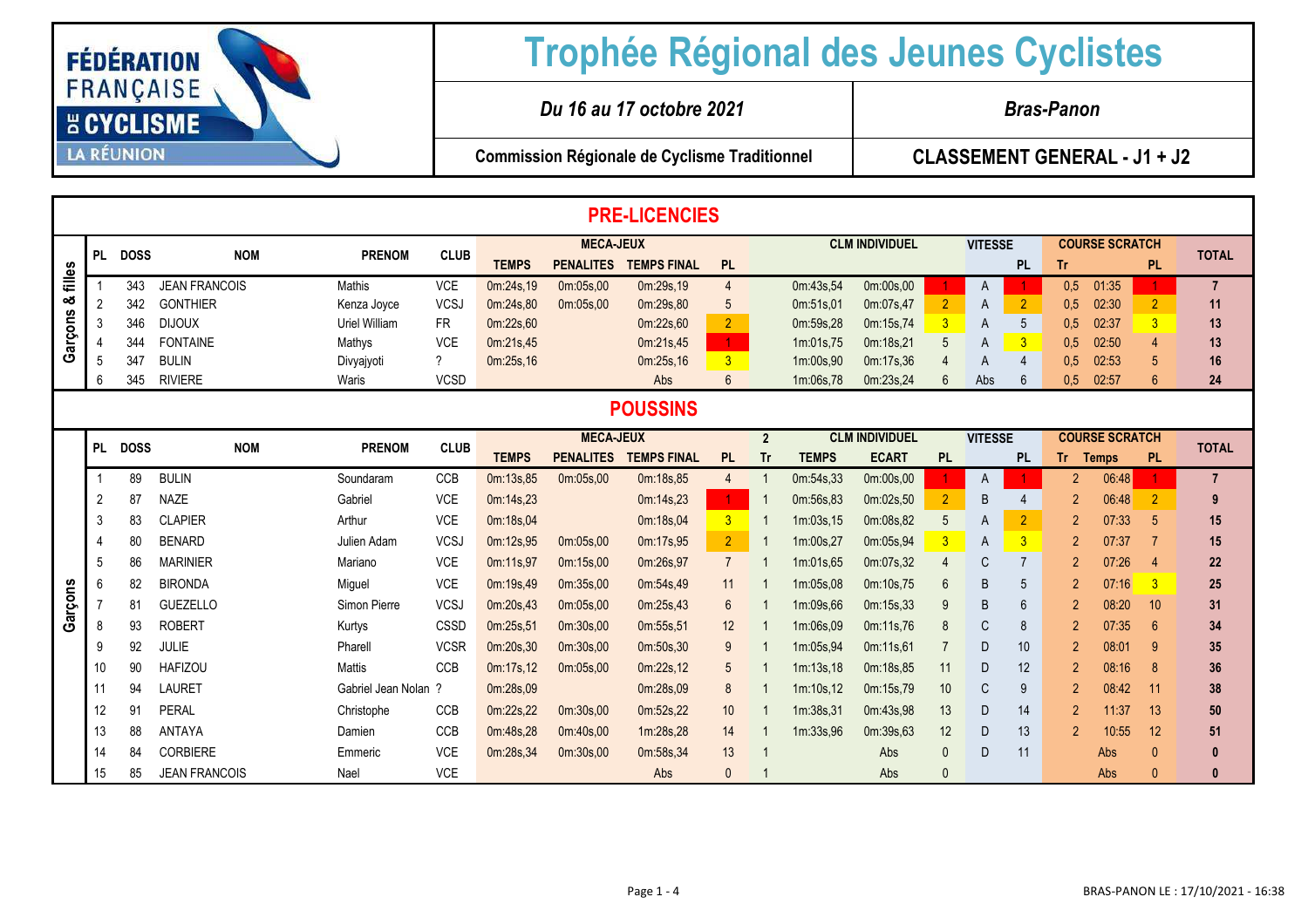

|         | <b>PUPILLES</b> |         |                             |                       |               |                  |                  |                    |                         |                |              |                       |                         |                |                         |                       |                 |              |
|---------|-----------------|---------|-----------------------------|-----------------------|---------------|------------------|------------------|--------------------|-------------------------|----------------|--------------|-----------------------|-------------------------|----------------|-------------------------|-----------------------|-----------------|--------------|
|         |                 |         |                             |                       |               |                  | <b>MECA-JEUX</b> |                    |                         | 4              |              | <b>CLM INDIVIDUEL</b> |                         | <b>VITESSE</b> |                         | <b>COURSE SCRATCH</b> |                 |              |
|         |                 | PL DOSS | <b>NOM</b>                  | <b>PRENOM</b>         | <b>CLUB</b>   | <b>TEMPS</b>     | <b>PENALITES</b> | <b>TEMPS FINAL</b> | <b>PL</b>               | <b>Tr</b>      | <b>TEMPS</b> | <b>ECART</b>          | <b>PL</b>               |                | <b>PL</b>               | Tr.<br><b>Temps</b>   | <b>PL</b>       | <b>TOTAL</b> |
|         |                 | 53      | <b>BENARD</b>               | Enzo René Emmanı VCSD |               | 0m:42s,41        | 0m:15s,00        | 0m:57s,41          | $5\overline{)}$         | -1             | 1m:52s,09    | 0m:00s,00             |                         | A              |                         | 18:48<br>5            |                 | 8            |
| Garçons | $\overline{2}$  | 65      | <b>DAMOUR</b>               | Cléo Gabriel          | <b>TCSP</b>   | 0m:40s,40        |                  | 0m:40s,40          | $\bullet$               |                | 1m:59s,50    | 0m:07s,41             | 3                       | A              | 3                       | 5                     |                 | 11           |
|         | 3               | 73      | <b>GRONDIN</b>              | Benjamin              | <b>FR</b>     | 0m:48s,22        | 0m:10s,00        | 0m:58s,22          | $6\overline{6}$         |                | 1m:58s,34    | 0m:06s,25             | $\overline{2}$          | A              | $\overline{2}$          |                       | $\overline{2}$  | 12           |
|         |                 | 56      | <b>BIGA HOAREAU</b>         | Sacha                 | <b>VCE</b>    | 0m:53s,83        |                  | 0m:53s,83          | $\overline{\mathbf{3}}$ |                | 2m:01s,26    | 0m:09s,17             | 4                       | B              | 5                       |                       | $\overline{3}$  | 15           |
|         | 5               | 57      | <b>CLAPIER</b>              | <b>Baptiste</b>       | VCE           | 0m:46s,39        | 0m:05s,00        | 0m:51s,39          | $\overline{2}$          |                | 2m:01s,85    | 0m:09s,76             |                         | Α              |                         |                       |                 | 16           |
|         |                 | 58      | MOUNOUSSAMY                 | Théan                 | <b>VCE</b>    | 0m:56s,94        |                  | 0m:56s,94          | $\overline{4}$          |                | 2m:10s,24    | 0m:18s,15             |                         | B              |                         |                       |                 | 24           |
|         |                 | 55      | <b>ROULLIN</b>              | Enzo                  | <b>VCSD</b>   | 0m:58s,95        |                  | 0m:58s,95          | $\overline{7}$          |                | 2m:16s,05    | 0m:23s,96             |                         | B              | 6                       | 5                     |                 | 26           |
|         | 8               | 74      | <b>LAURET</b>               | Benjamin Clément      | $\gamma$      | 1m:03s,46        | 0m:05s,00        | 1m:08s,46          | 9                       |                | 2m:27s,54    | 0m:35s,45             | 8                       | B              | 8                       |                       |                 | 34           |
|         | 9               | 61      | <b>AGAMEMNON</b>            | Anthony               | CCB           | 0m:58s,42        | 0m:05s,00        | 1m:03s,42          | 8                       |                | 2m:33s,48    | 0m:41s,39             | 10                      | B              | 9                       |                       |                 | 35           |
|         | 10              | 75      | <b>DURAND</b>               | Rohan                 | ?             | 1m:35s,52        | 0m:45s,00        | 2m:20s,52          | 10                      |                | 2m:31s,98    | 0m:39s,89             |                         | B              | 10                      | <b>DB</b>             | 10 <sup>1</sup> | 39           |
|         | PL DOSS         |         | <b>NOM</b>                  | <b>PRENOM</b>         | <b>CLUB</b>   | <b>MECA-JEUX</b> |                  |                    |                         |                |              | <b>CLM INDIVIDUEL</b> |                         | <b>VITESSE</b> |                         | <b>COURSE SCRATCH</b> |                 | <b>TOTAL</b> |
|         |                 |         |                             |                       |               | <b>TEMPS</b>     | <b>PENALITES</b> | <b>TEMPS FINAL</b> | <b>PL</b>               | Tr             | <b>TEMPS</b> | <b>ECART</b>          | <b>PL</b>               |                | <b>PL</b>               | Tr.<br><b>Temps</b>   | <b>PL</b>       |              |
|         |                 | 50      | <b>GONTHIER</b>             | Léane                 | <b>VCSJ</b>   | 00m:57s,63       | 00m:05s          | 01m:02s,63         |                         | $\overline{1}$ | 1m:50s,35    | 0m:00s,00             |                         | A              |                         | 18:48<br>5            |                 | 4            |
|         | 2               | 72      | <b>LEGROS</b>               | Maya                  | <b>TCSP</b>   | 00m:52s,28       | 00m:15s          | 01m:07s,28         | 2 <sup>1</sup>          | $\overline{1}$ | 2m:13s,55    | 0m:23s,20             | $\overline{2}$          | B              | $\overline{3}$          | 5                     | 5               | 12           |
| Filles  | -3              | 54      | <b>MOUNIAMA</b>             | Candice               | <b>VCSD</b>   | 01m:04s,85       | 00m:20s          | 01m:24s,85         | $\overline{4}$          |                | 2m:13s,57    | 0m:23s,22             | $\overline{3}$          | B              | $\overline{4}$          |                       | $\overline{3}$  | 14           |
|         |                 | 51      | <b>HUET</b>                 | Mathilde              | <b>VCSJ</b>   | 01m:07s,83       | 00m:05s          | 01m:12s,83         | 3 <sub>o</sub>          |                | 2m:20s,31    | 0m:29s,96             | 5                       | А              | $\overline{2}$          | 5                     |                 | 14           |
|         | 5               | 68      | <b>LEGROS</b>               | Eva                   | <b>TCSP</b>   | 01m:13s,58       | 00m:15s          | 01m:28s,58         | 5                       |                | 2m:18s,79    | 0m:28s,44             |                         | C              | 5                       |                       | $\overline{2}$  | 16           |
|         | 6               | 76      | <b>FANTANO</b>              | Nahima                | CCB           | 01m:21s,07       | 00m:35s          | 01m:56s,07         | $6\phantom{1}6$         |                | 2m:40s,75    | 0m:50s,40             | 6                       | $\mathsf{C}$   | 6                       |                       |                 | 24           |
|         |                 | 59      | <b>CLOTAGATIDE FONTAINE</b> | Andréa                | <b>VTTL</b>   |                  |                  | Abs                | $\Omega$                |                |              | Abs                   |                         |                |                         | Abs                   |                 | $\Omega$     |
|         |                 |         |                             |                       |               |                  |                  | <b>BENJAMINS</b>   |                         |                |              |                       |                         |                |                         |                       |                 |              |
|         |                 |         |                             |                       |               |                  | <b>MECA-JEUX</b> |                    |                         | 6              |              | <b>CLM INDIVIDUEL</b> |                         | <b>VITESSE</b> |                         | <b>COURSE SCRATCH</b> |                 |              |
|         |                 | PL DOSS | <b>NOM</b>                  | <b>PRENOM</b>         | <b>CLUB</b>   | <b>TEMPS</b>     | <b>PENALITES</b> | <b>TEMPS FINAL</b> | <b>PL</b>               | <b>Tr</b>      | <b>TEMPS</b> | <b>ECART</b>          | <b>PL</b>               |                | <b>PL</b>               | Tr.<br><b>Temps</b>   | <b>PL</b>       | <b>TOTAL</b> |
|         |                 | 30      | <b>HUET</b>                 | Mathéo                | <b>VCSJ</b>   | 0m:37s,27        | 0m:05s,00        | 0m:42s,27          |                         | $\overline{1}$ | 02m:23s,33   | 00m:00s               |                         | A              |                         | 24:34<br>8            |                 | 4            |
|         | -2              | 35      | <b>DIJOUX</b>               | Adrien Wilson         | <b>VCSD</b>   | 0m:49s,68        |                  | 0m:49s,68          | $\overline{4}$          |                | 02m:42s,43   | 00m:19s               | $\overline{2}$          | A              | $\overline{2}$          | 8                     |                 | 10           |
| arçons  | 3               | 36      | <b>MOUNIAMA</b>             | Raphaël               | <b>VCSD</b>   | 0m:42s,80        |                  | 0m:42s,80          | 2 <sup>2</sup>          |                | 02m:42s,52   | 00m:19s               | $\overline{\mathbf{3}}$ |                | 5                       | 8                     |                 | 13           |
|         |                 | 40      | <b>BEAUVAL</b>              | Lorick Jonathan       | <b>TCSP</b>   | 0m:46s,52        |                  | 0m:46s,52          | $\overline{3}$          |                | 02m:53s,52   | 00m:30s               | 5                       | A              |                         |                       |                 | 16           |
| O       |                 |         |                             |                       | $\sim$ $\sim$ |                  |                  |                    |                         |                |              |                       |                         |                | <b><i>CONTINUES</i></b> |                       |                 |              |

**<sup>17</sup>**

**<sup>25</sup>**

**<sup>27</sup>**

Damien VTTL Abs <sup>0</sup> <sup>1</sup> Abs <sup>0</sup> Abs <sup>0</sup> **<sup>0</sup>**

5 38 BONACIO GRONDIN Soann Abigaël CCB 0m:51s,60 0m:51s,60 5 1 02m:50s,75 00m:27s 4 A 3 5

6 39 PACCA Kerann FR 1m:05s,13 0m:10s,00 1m:15s,13 6 1 02m:54s,69 00m:31s 6 7 6

7 41 DUGAST Vianney BRET <mark>1m:06s,39 0m:10s,00 1m:16s,39 7 1 03m:00s,81 00m:37s 7</mark> 6 7

8

<sup>34</sup> VASSOR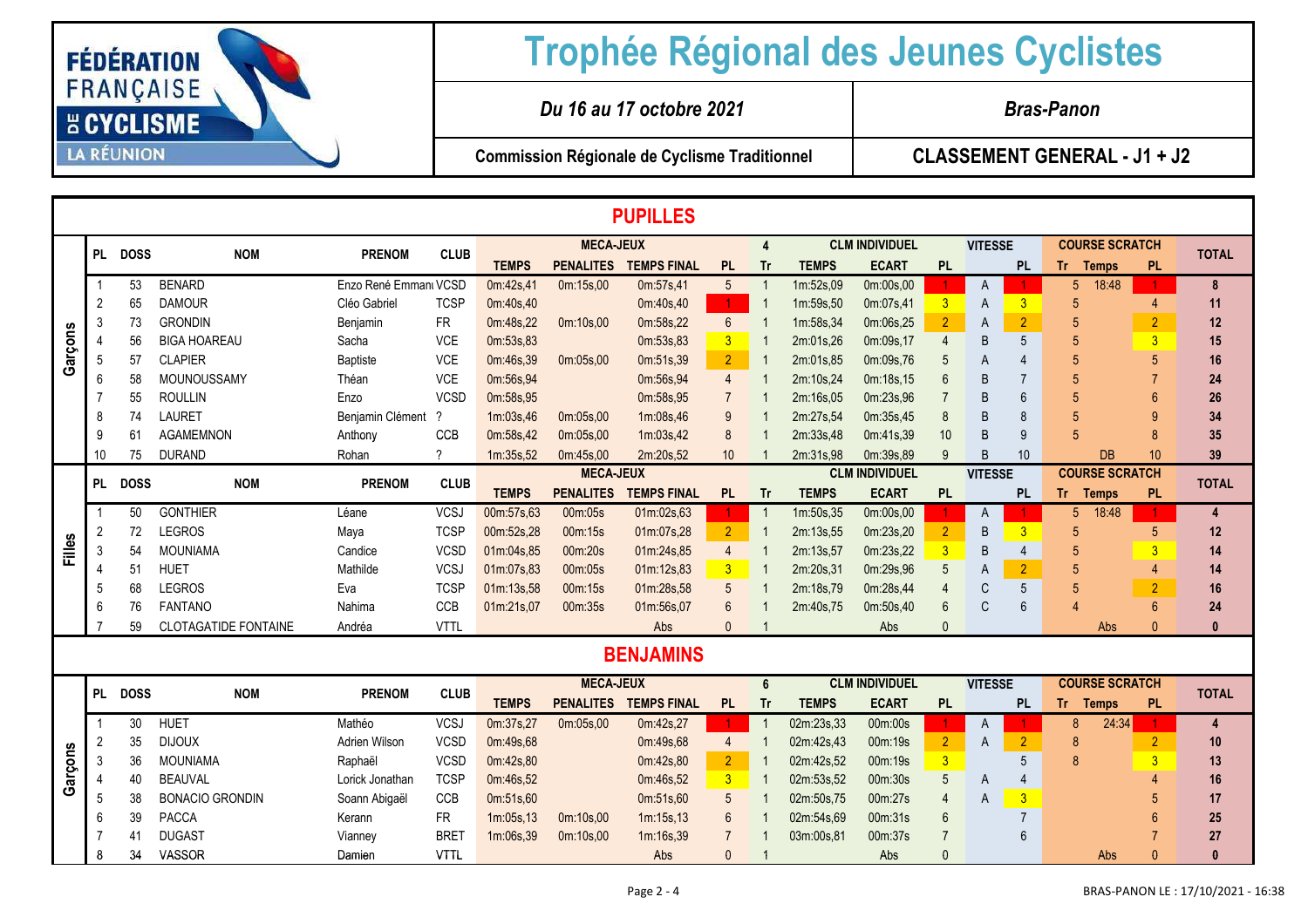

|               | <b>BENJAMINS</b> |             |                  |            |                    |             |              |                  |                    |                         |                |              |                       |                       |                |                |              |                       |                 |                |
|---------------|------------------|-------------|------------------|------------|--------------------|-------------|--------------|------------------|--------------------|-------------------------|----------------|--------------|-----------------------|-----------------------|----------------|----------------|--------------|-----------------------|-----------------|----------------|
|               | <b>PL</b>        |             |                  |            |                    |             |              |                  |                    | <b>CLM INDIVIDUEL</b>   | <b>VITESSE</b> |              |                       | <b>COURSE SCRATCH</b> |                |                | <b>TOTAL</b> |                       |                 |                |
|               |                  | <b>DOSS</b> |                  | <b>NOM</b> | <b>PRENOM</b>      | <b>CLUB</b> | <b>TEMPS</b> | <b>PENALITES</b> | <b>TEMPS FINAL</b> | <b>PL</b>               | <b>Tr</b>      | <b>TEMPS</b> | <b>ECART</b>          | <b>PL</b>             |                | <b>PL</b>      | Tr .         | <b>Temps</b>          | <b>PL</b>       |                |
| Filles        |                  | 33          | <b>TEZA</b>      |            | Justine            | <b>VCE</b>  | 0m:38s,90    |                  | 0m:38s,90          |                         |                | 02m:46s,88   | 00m:00s               |                       | A              |                |              |                       |                 |                |
|               | 2                | 37          | <b>BEGUE</b>     |            | Emy Marie          | <b>CCB</b>  | 0m:42s,14    | 0m:05s,00        | 0m:47s,14          | 2 <sup>1</sup>          |                | 02m:48s,59   | 00m:02s               | $\overline{2}$        | A              | $\overline{2}$ |              |                       | $\overline{3}$  | 9              |
|               | 3                | 31          | <b>METRO</b>     |            | Laurianne Chantal  | <b>VCSJ</b> | 0m:59s,47    | 0m:05s,00        | 1m:04s,47          | $\overline{\mathbf{3}}$ |                | 03m:01s,70   | 00m:15s               | $\overline{3}$        | A              | 3              |              |                       | $\overline{2}$  | 11             |
|               |                  | 32          | <b>ESPARON</b>   |            | Kiara              | <b>VCE</b>  |              |                  | Abs                | $\mathbf{0}$            |                |              | Abs                   |                       |                |                |              | Abs                   | $\Omega$        | $\mathbf{0}$   |
|               | <b>MINIMES</b>   |             |                  |            |                    |             |              |                  |                    |                         |                |              |                       |                       |                |                |              |                       |                 |                |
|               |                  |             |                  |            |                    |             |              | <b>MECA-JEUX</b> |                    |                         | 10             |              | <b>CLM INDIVIDUEL</b> |                       | <b>VITESSE</b> |                |              | <b>COURSE SCRATCH</b> |                 |                |
|               | <b>PL</b>        | <b>DOSS</b> |                  | <b>NOM</b> | <b>PRENOM</b>      | <b>CLUB</b> | <b>TEMPS</b> | <b>PENALITES</b> | <b>TEMPS FINAL</b> | <b>PL</b>               | <b>Tr</b>      | <b>TEMPS</b> | <b>ECART</b>          | <b>PL</b>             |                | <b>PL</b>      | Tr .         | <b>Temps</b>          | <b>PL</b>       | <b>TOTAL</b>   |
|               |                  | 10          | LAUGIER          |            | <b>Nicolas</b>     | <b>CCB</b>  | 0m:54s,16    |                  | 0m:54s,16          | $\overline{4}$          |                | 2m:56s,07    | 0m:00s,00             |                       | A              |                | 15           | 48:02                 |                 | $\overline{7}$ |
|               | 2                | 21          | <b>HUET</b>      |            | Joseph Alexis      | <b>VCSJ</b> | 0m:50s,82    |                  | 0m:50s,82          | $\overline{3}$          |                | 3m:02s,56    | 0m:06s,49             |                       | A              | 3              | 15           | 48:06                 |                 | 10             |
| Garçons       | 3                |             | <b>BOYER</b>     |            | Jérémy             | <b>VCE</b>  | 0m:48s,07    |                  | 0m:48s,07          | $\mathbf{1}$            |                | 3m:07s,61    | 0m:11s,54             |                       | A              | $\overline{2}$ | 15           | 48:06                 | 5               | 11             |
|               |                  |             | <b>LAUGIER</b>   |            | Anthony            | CCB         | 0m:38s,13    | 0m:10s,00        | 0m:48s,13          | $\overline{2}$          |                | 3m:13s,58    | 0m:17s,51             |                       | A              | $\Delta$       | 15           | 48:06                 |                 | 15             |
|               | 5                | 6           | <b>BEGUE</b>     |            | Benjamin           | <b>CCB</b>  | 0m:49s,76    | 0m:05s,00        | 0m:54s,76          | $5\overline{)}$         |                | 3m:09s,78    | 0m:13s,71             |                       | <sub>B</sub>   | 6              | 15           | 48:06                 |                 | 20             |
|               | 6                | 22          | <b>METRO</b>     |            | Stanislas François | VCSJ        | 1m:05s.85    | 0m:30s,00        | 1m:35s,85          | 6                       |                | 3m:09s.39    | 0m:13s,32             |                       | B              | 5              | 15           | 48:06                 | $6\overline{6}$ | 21             |
|               |                  | 25          | <b>BOYER</b>     |            | Gabriel            | <b>VCSR</b> | 0m:54s,69    | 0m:50s,00        | 1m:44s,69          |                         |                | 3m:32s,87    | 0m:36s,80             |                       | <sub>B</sub>   | $\overline{7}$ | 14           |                       |                 | 28             |
|               | 8                | 27          | <b>DURAND</b>    |            | Noah               | 2           | 1m:36s,11    | 0m:30s,00        | 2m:06s.11          | 8                       |                | 3m:51s,21    | 0m:55s,14             |                       | <sub>R</sub>   | R              | 12           |                       |                 | 32             |
|               | <b>PL</b>        | <b>DOSS</b> |                  | <b>NOM</b> | <b>PRENOM</b>      | <b>CLUB</b> |              | <b>MECA-JEUX</b> |                    |                         |                |              | <b>CLM INDIVIDUEL</b> |                       | <b>VITESSE</b> |                |              | <b>COURSE SCRATCH</b> |                 | <b>TOTAL</b>   |
|               |                  |             |                  |            |                    |             | <b>TEMPS</b> | <b>PENALITES</b> | <b>TEMPS FINAL</b> | <b>PL</b>               | <b>Tr</b>      | <b>TEMPS</b> | <b>ECART</b>          | <b>PL</b>             |                | <b>PL</b>      | Tr Temps     |                       | <b>PL</b>       |                |
|               |                  | 19          | LENCLUME         |            | Emie               | <b>VCSD</b> | 0m:56s,51    | 0m:15s,00        | 1m:11s,51          | 3                       |                | 3m:10s,64    | 0m:00s,00             |                       | A              |                | 15           |                       |                 | 6              |
| <b>Filles</b> | 2                | 18          | <b>GRONDIN</b>   |            | Léa                | <b>VCSD</b> | 1m:01s.53    | 0m:05s,00        | 1m:06s,53          | $\overline{2}$          |                | 3m:18s,61    | 0m:07s,97             | $\overline{2}$        | A              | $\overline{2}$ | 15           |                       | $\overline{2}$  | 8              |
|               | 3                | 20          | <b>PAYET</b>     |            | <b>Tessy Heïdy</b> | <b>VCSD</b> | 1m:05s,13    | 0m:15s,00        | 1m:20s.13          |                         |                | 3m:21s,24    | 0m:10s,60             | 3                     | A              |                | 14           |                       | $\overline{3}$  | 14             |
|               |                  | 17          | <b>HENRIETTE</b> |            | Emeline            | CCB         | 0m:51s,70    | 0m:05s,00        | 0m:56s,70          |                         |                | 3m:45s,41    | 0m:34s,77             |                       | A              | 5              | 13           |                       |                 | 15             |
|               | 5                | 24          | <b>GONTHIER</b>  |            | Manon              | <b>VCSJ</b> | 1m:14s,79    | 0m:10s,00        | 1m:24s,79          |                         |                | 3m:31s,83    | 0m:21s,19             |                       | A              | 3              | 13           |                       | 5               | 17             |